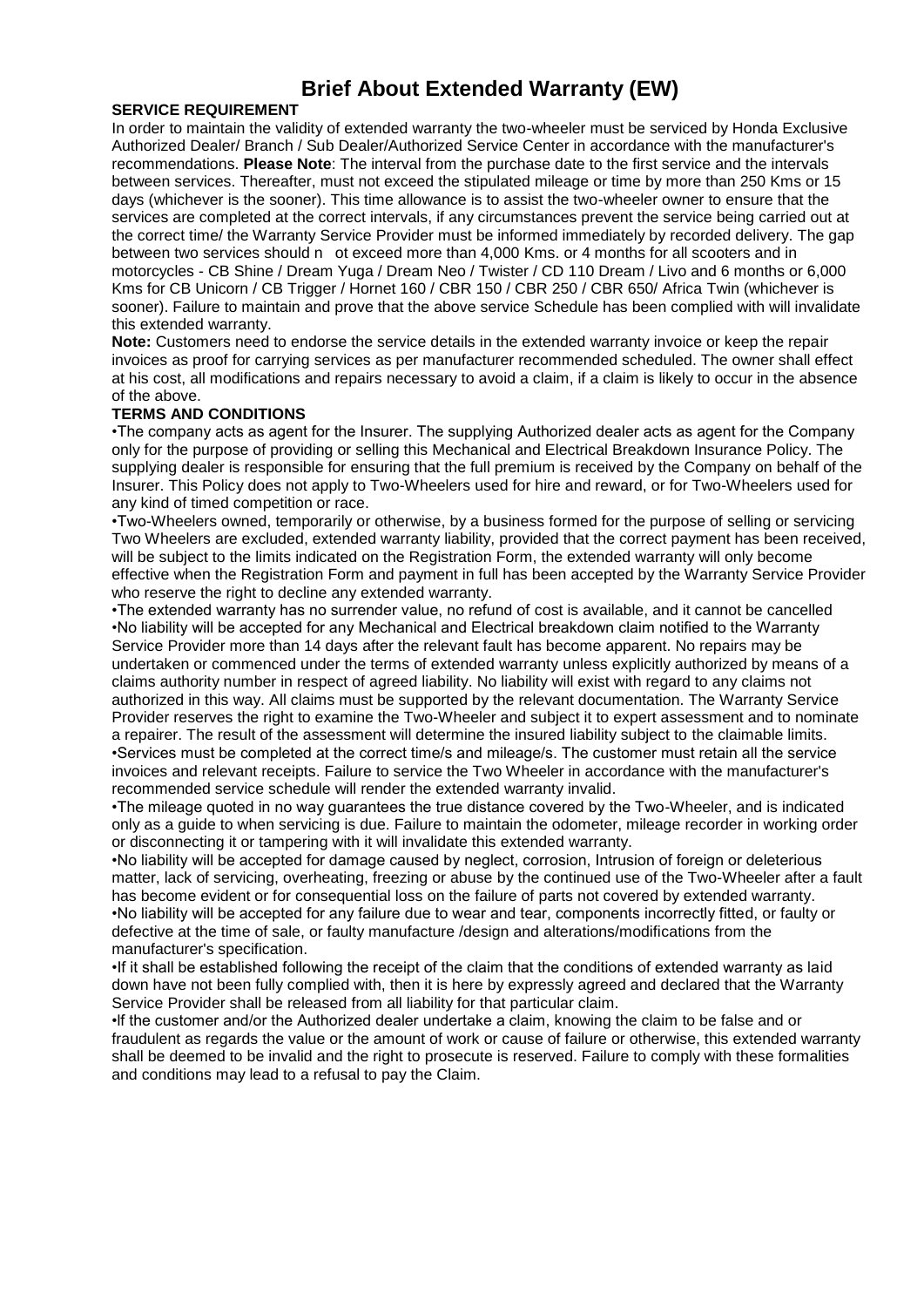•The gap between two services should not exceed more than 4,000 Kms. or 4 months for all scooters and in motorcycles - CB Shine / Dream Yuga / Dream Neo / Twister / CD 110 Dream / Livo and 6 months or 6,000 Kms for CB Unicorn / CB Trigger / Hornet 160 / CBR 150 /CBR 250 / CBR 650/ Africa Twin (whichever is sooner).

•All Disputes/differences regarding claim settlement, arising for whatsoever reason shall be subject to jurisdiction of Delhi courts only.

•During the extended warranty period/ HMSI will not be liable to pay any expenses for any consumer court cases that may arise/ any such cases will be directly handled by CWl.

#### **PARTS COVERED**

**FOR SCOOTER**: Cylinder Head, Cylinder Head Gasket, Camshaft Holder, Camshaft, Valve Assy., Cam Chain Tensioner, Chain (Upto 36000 Km.), Cylinder, Cylinder Gasket, Crankcase Comb, Cover Oil Pump, Flywheel, Stator Compl, Oil Pump, Starting Motor (except burnt out cases), Left Crank Case Cover, Drive Face, Kick Driven Gear & Spindle, Roller Comp, Weight (Upto 36000 Kms), Belt Drive (Upto 24000 Kms), Clutch Assy. (except normal wear-tear and burnt out cases) Upto 36000 Kms, Transmission Gears, Shafts, Gearshift Cover, Lever, Kick Starter Spindle, Lh. Crankcase, Ball Bearings, Crankshaft, Piston, Connecting Rod, Rings, Bearings, Carburetor, Speedometer Assy., Switches (Upto 48000 Kms Only) Lighting, Starting, Dimmer, Horn, Winker, Front Stop, Cushion Assy., Left, Right & Rear (Only Leakage and Noise) Upto 36000 Kms, Fuel Cock, Fuel Unit, Air Suction Valve Assy., Cdi Unit, Ignition Coil, Regulator & Rectifier Assy., Combination Switch (Only on Failure of Ignition Switch), Alloy Wheel (except for defect due to external factors), Relay Comp Winker, Relay Comp Starter, Electrical Wiring Harness.

**FOR MOTORCYCLES :**Cylinder Head, Cylinder Head Gasket, Camshaft & Camshaft Holder, Valve Guide & Seal, Rocker Arm & Rocker, Inlet & Exhaust Valve, Spring Outer & Inner, Bearing, Cam Chain / Tensioner ,Cam Sprocket, Lifter & Chain Guide, Cylinder Comp & Gasket, Cover Comp R Crankcase, Oil Pump, Drive Gear, Rotor (Oil Pump In & Out), Rotor Oil Filter & Cap, Generator, Flywheel, Stator Comp, Crankcase Lh & Rh, Plug & Spring (Bearing Push), Switch Set Neutral, Crankshaft / Piston & Piston Ring Set, Piston Pin, Collar, Sprocket, Gear Primary Drive & Roller Bearing, Transmission Main shaft & Counter Shaft Comp, Gear Countershaft Low, Gears Main shaft & Countershaft, Sprocket & Thrust Washer, Set Rings And Bearings, Collar Spline, Bush & Circlip, Gearshift Drum Forks, Shaft, Drum, Plate, Stopper & Springs, Kick Starter, Spindle Bush, Ratchet, Springs, Gear Kick Starter, Pinion, Spindle, Carburetor Assy, Meter Speedometer Comp, Tachometer, Fuel meter Assy, Socket Comp, Front Brake, Switch Front Stop, Cylinder Sub Assy., Caliper Sub Assy Front, Steering System Stem Sub Assy, Steering Head Threads & Steel Balls, Fork Assy Front Lh & Rh, (Upto 40,000 Km), Front & Rear Wheel Bearing, Gear Speedometer, Swing Arm Sub Assy Rr & Cushion Assy Rr.(Upto 40,000Km), And Alloy Wheels (Except For Defects Due To External Factors) Others Fuel Cock, Fuel Gauge, Valve Assy Air Suction, Resonator Air Suction Valve, Cdi Unit, Ignition Coil, Staring Motor; Rectifier Comp& Regulator, Wire Harness, Relay Winker, Power Relay, Throttle Body, Sensor Assembly Impeller, Gear Assy, Sensor Assy Speed, Gear Assy, Balancer Driven, Sensor Set, Valve Set Throttle, Idle Air Control, Idle Air Control Valve, Injector Assy, Starter Lighting Kill, Switch Assy Winker, Switch Assy Fr Stop, Master Cylinder Assy, Valve Assy Delay, Valve Assy Proportioning, Key Set (Only If Ignition Switch Not Working)Switch Assy Combination & Lock Bearing, Head Pipe Upper, Steering Head Top, Bearing, Head Pipe Under, Race, Steering Cone, Sensor Fr. Wheel Speed, Cylinder Sub Assy Fr Brake Master, Cylinder Sub Assy Rr Brake Master, Pump Assy Fuel, Switch Assy Rear Stop, Air Injection, Solenoid Valve Assy, PGM-Fi Unit.

#### **WARRANTY SHALL NOT APPLY TO :**

Any Honda two-wheeler manufactured by HMSI on which all Services have not been done as per HMSI recommended service schedule.

1) Normal maintenance service required including without limitation oil and fluid changes, headlight alignment, fastener re-tightening, wheel balancing, wheel alignment, carburetor adjustments, ignition timing and valve clearance or such other adjustments.

2) Following items like, Bulbs, Fasteners / Shims / Washers, Catalytic Converter, Oil Seal; Rubbers/Plastic OR Glass Components, Bushes; Gaskets; Rubber tubes and hoses; Spark Plug; Engine Hanger; Cooling fan; All Burnt / tampered parts; Oil filter; Air

filter; Head Light Assy.; Cable Speedometer; Handle and its Cover, Levers & Brackets; Body Panels and its paint defects; Seat Lock; Fork; Pivot Arms; Cushions breakage; Front & Rear wheel Assy. (Tire, Tube, Rim & Brake Assy- Brake Shoe / Pad, Brake Disc /

Drum.); Seat; Luggage Box; Seat Lock; Fuel tank & cap; Vacuum tube; Exhaust muffler/ catalytic converter; Arm kick starter and kick stand; Winkers; Tail light; Horn; Battery; Frame Body; Tools; Labels and Emblems; Inner Box and Sari step.